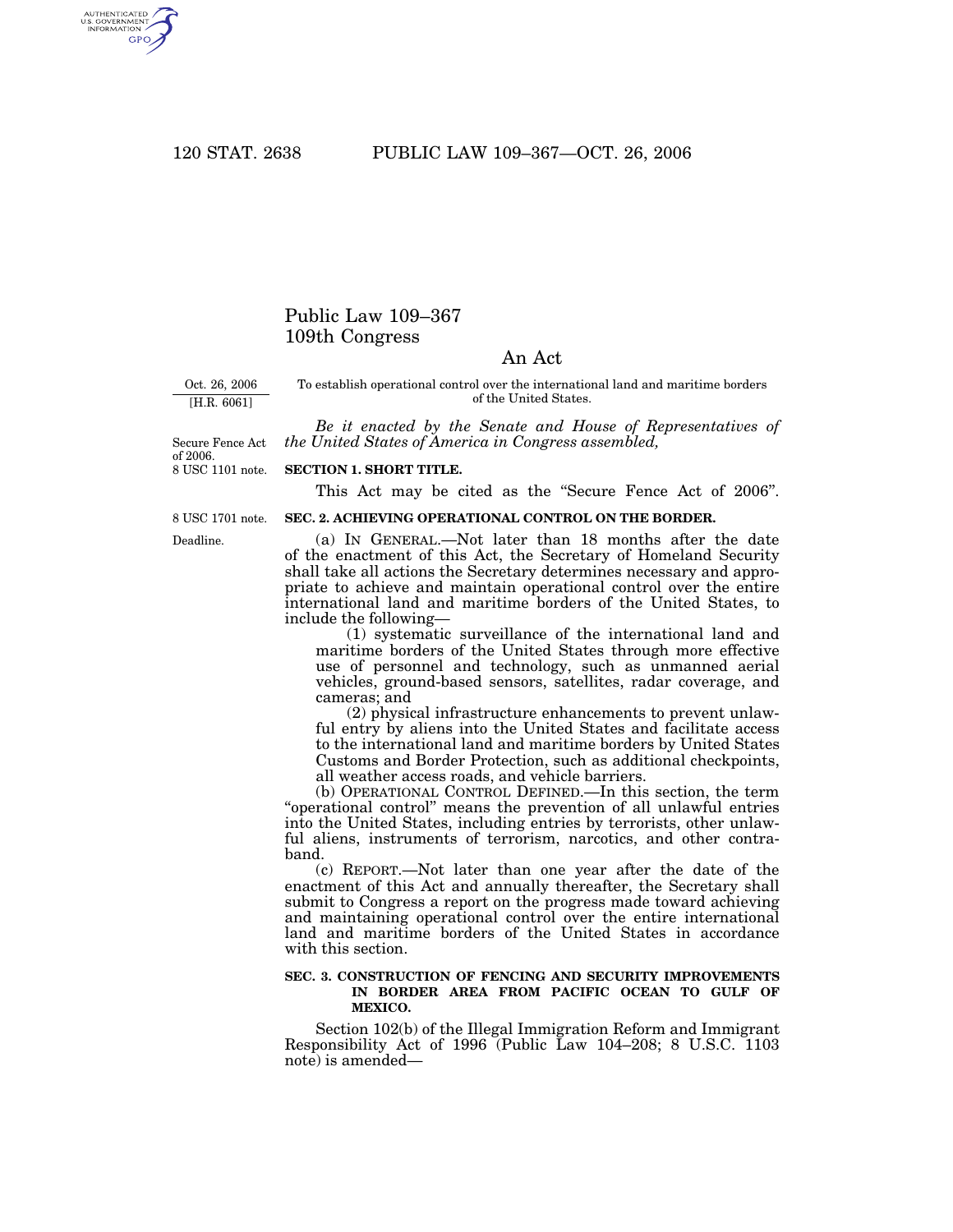(1) in the subsection heading by striking ''NEAR SAN DIEGO, CALIFORNIA''; and

(2) by amending paragraph (1) to read as follows:

 $\cdot$ (1) SECURITY FEATURES.-

''(A) REINFORCED FENCING.—In carrying out subsection (a), the Secretary of Homeland Security shall provide for least 2 layers of reinforced fencing, the installation of additional physical barriers, roads, lighting, cameras, and sensors—

''(i) extending from 10 miles west of the Tecate, California, port of entry to 10 miles east of the Tecate, California, port of entry;

"(ii) extending from 10 miles west of the Calexico, California, port of entry to 5 miles east of the Douglas, Arizona, port of entry;

''(iii) extending from 5 miles west of the Columbus, New Mexico, port of entry to 10 miles east of El Paso, Texas;

"(iv) extending from 5 miles northwest of the Del Rio, Texas, port of entry to 5 miles southeast of the Eagle Pass, Texas, port of entry; and

 $''(v)$  extending 15 miles northwest of the Laredo, Texas, port of entry to the Brownsville, Texas, port of entry.

''(B) PRIORITY AREAS.—With respect to the border Deadlines. described—

"(i) in subparagraph (A)(ii), the Secretary shall ensure that an interlocking surveillance camera system is installed along such area by May 30, 2007, and that fence construction is completed by May 30, 2008; and

"(ii) in subparagraph  $(A)(v)$ , the Secretary shall ensure that fence construction from 15 miles northwest of the Laredo, Texas, port of entry to 15 southeast of the Laredo, Texas, port of entry is completed by December 31, 2008.

''(C) EXCEPTION.—If the topography of a specific area has an elevation grade that exceeds 10 percent, the Secretary may use other means to secure such area, including the use of surveillance and barrier tools.''.

### **SEC. 4. NORTHERN BORDER STUDY.**

(a) IN GENERAL.—The Secretary of Homeland Security shall conduct a study on the feasibility of a state of-the-art infrastructure security system along the northern international land and maritime border of the United States and shall include in the study—

(1) the necessity of implementing such a system;

(2) the feasibility of implementing such a system; and (3) the economic impact implementing such a system will have along the northern border.

(b) REPORT.—Not later than one year after the date of the enactment of this Act, the Secretary of Homeland Security shall submit to the Committee on Homeland Security of the House of Representatives and the Committee on Homeland Security and Governmental Affairs of the Senate a report that contains the results of the study conducted under subsection (a).